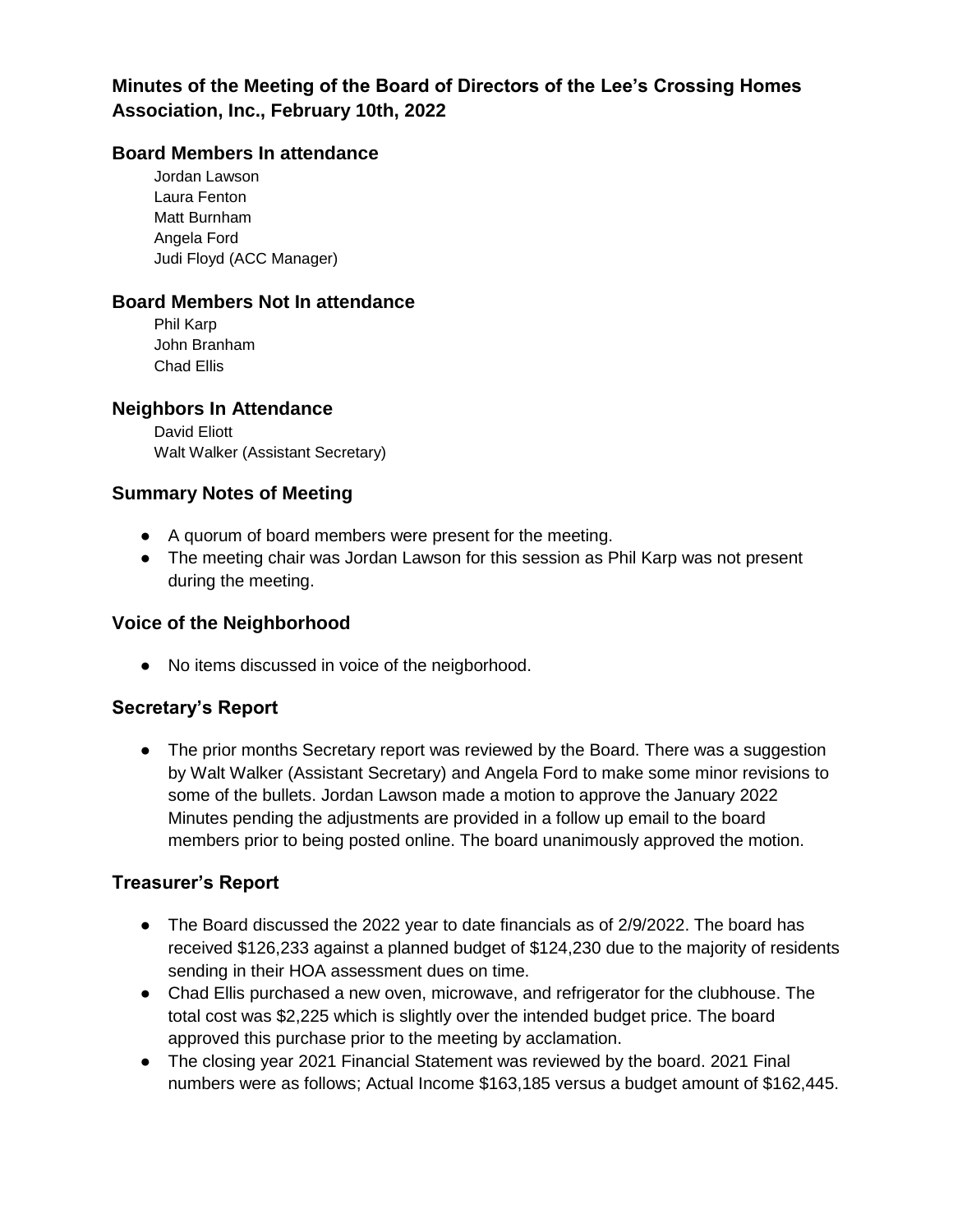# **Minutes of the Meeting of the Board of Directors of the Lee's Crossing Homes Association, Inc., February 10th, 2022**

The primary driver for increased income was more than expected rental fees accumulated from Clubhouse rentals in 2021.

- Laura Fenton motion was made to approve the 2021 Financial Statement and all board members present approved by acclamation
- Jordan Lawson made a motion to approve the 2022 YTD Financials as of 2/9/2022, all board members approved the motion.

# **Tennis**

- Matt Burnham shared that he is holding a pickleball clinic on Sunday February 27th at 2 PM - 4 PM. Matt mentioned that he would send a notification on Facebook and Angela agreed to follow up with an email to the Lees Crossing HOA email distribution list.
- Walt Walker mentioned changing the lock codes on the tennis courts as of February 10th as a measure to increase security measures around the tennis courts. He emailed the frequent tennis players and Team Captains
- It was noted that court #2 will be evaluated for a potential concern on a crease in the court. Matt Burnham agreed to follow up with a local company to evaluate and estimate the cost for fixing.
- No other topics were discussed.

## **Pool**

- The board discussed the modifications made to the Lee's Crossing Recreational Facilities guidelines. Laura made a motion to approve the second version of the guidelines and all board members approved.
- Matt and John agreed to work together to remove the Coke Machine. Matt Burnham is going to use his truck to haul the Coke Machine to a landfill which will pay for scraps.
- Regarding the 2022 Swim Team; Sarah Martin provided an update from the swim team coordinators meeting as information was provided from one of her contacts that outdoor restrictions are no longer applicable for Swim Meets.
- Angela brought up the fact that regarding Swim Team expenses, we need to factor in extra charges for Credit Card transactions. This covers both Registration Fees and Concession stand sales. Angela agreed to follow up to understand and share the information regarding Credit transaction fee costs with the Swim Team coordinators so that we ensure pricing is captured correctly for the 2022 Swim season.
- No other items discussed.

## **Social Events & Clubhouse**

- Walt Walker placed a sign out by the trash house to inform residents to not use this for their personal trash.
- Walt also brought up the fact that the ramp to the trash house is damaged and needs to be repaired.